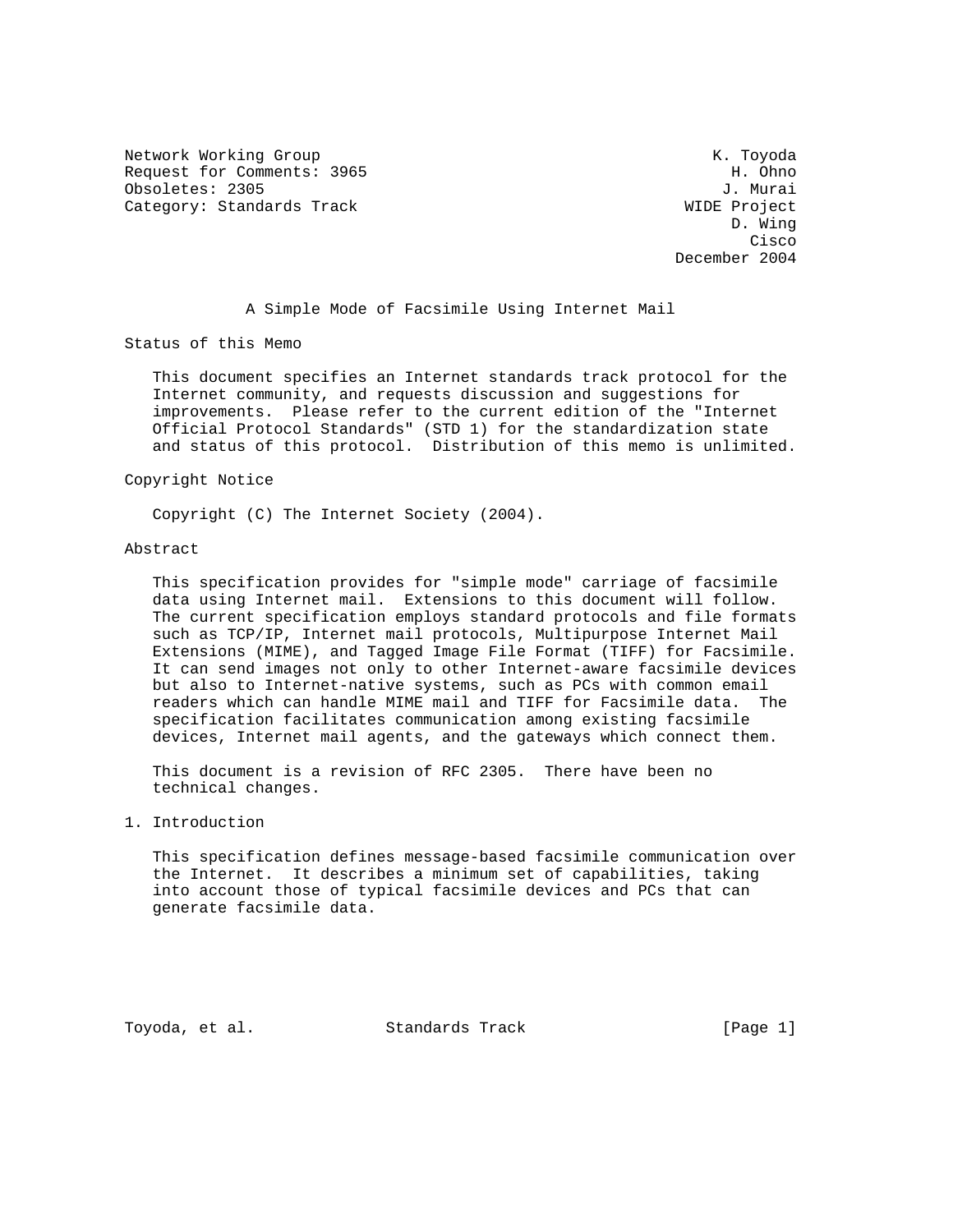A G3Fax device has substantial restrictions due to specifications in the standards, such as for timers. This specification defines a profile for Internet mail, rather than creating a distinct "facsimile over the Internet" service. The semantics resulting from the profile are designed to be compatible with facsimile operation over the general switched telephone network, so that gateways between facsimile and Internet mail can operate with very high fidelity.

 The reason for developing this capability as an email profile is to permit interworking amongst facsimile and email users. For example, it is intended that existing email users be able to send normal messages to lists of users, including facsimile-based recipients, and that other email recipients shall be able to reply to the original and continue to include facsimile recipients. Similarly, it is intended that existing email software work without modification and not be required to process new, or different data structures, beyond what is normal for Internet mail users. Existing email service standards are used, rather than replicating mechanisms which are more tailored to existing facsimile standards, to ensure this compatibility with existing email service.

### 1.1. Services

 A facsimile-capable device that uses T.4 [15] and the general switched telephone network (GSTN) is called a "G3Fax device" in this specification. An "IFax device" is an Internet-accessible device capable of sending, receiving or forwarding Internet faxes. A message can be sent to an IFax device using an Internet mail address. A message can be sent to a G3Fax device using an Internet mail address; the message MAY be forwarded via an IFax offramp gateway.

### 1.2. Cases

 This specification provides for communication between each of the following combinations:

| Internet mail   |  |                    | => Network printer |                                |  |
|-----------------|--|--------------------|--------------------|--------------------------------|--|
| Internet mail   |  | G3Fax)             |                    | => Offramp gateway (forward to |  |
| Network scanner |  | => Network printer |                    |                                |  |
| Network scanner |  | G3Fax)             |                    | => Offramp gateway (forward to |  |
| Network scanner |  | => Internet mail   |                    |                                |  |

Toyoda, et al. Standards Track [Page 2]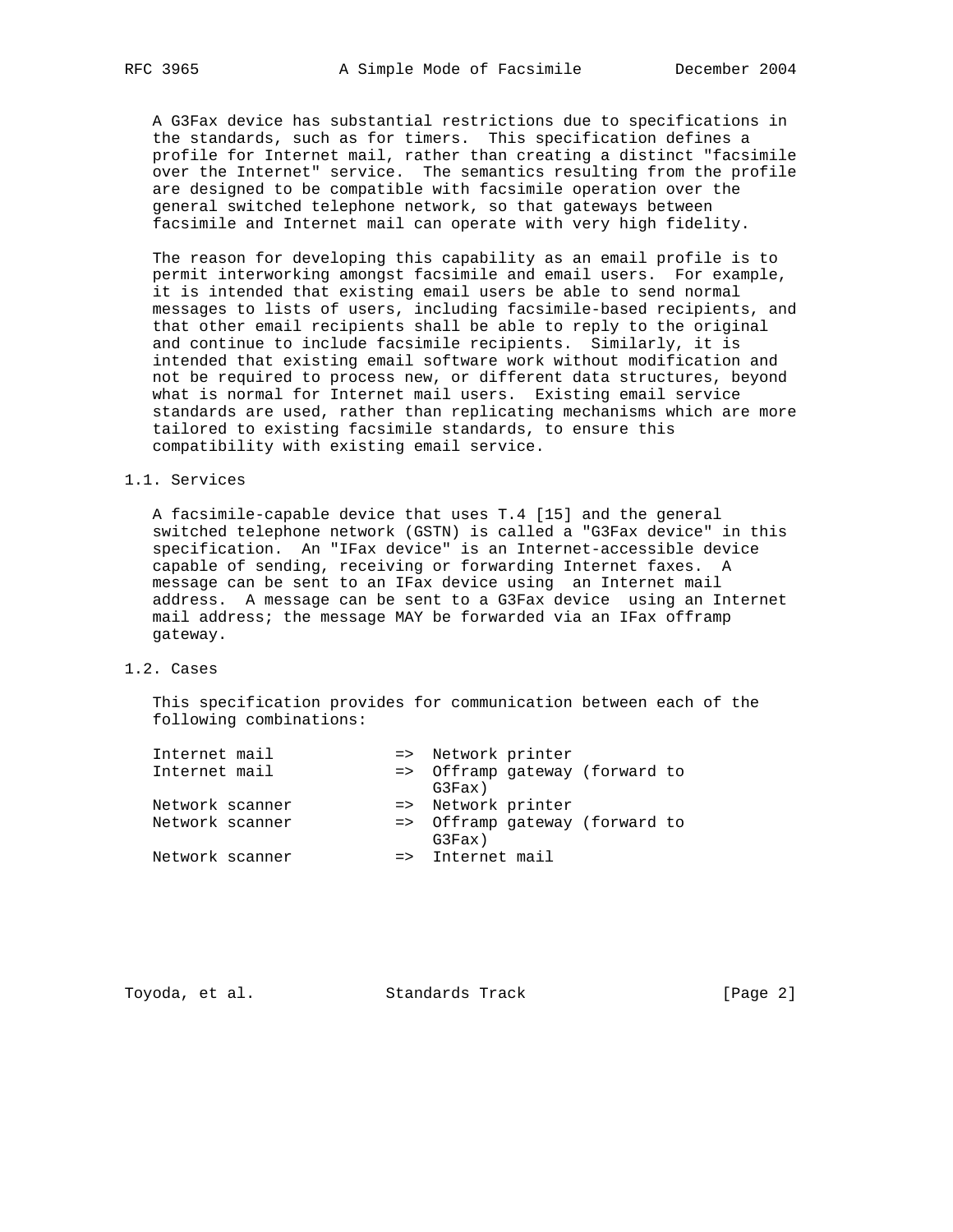- 
- 1.3. Key Words

 The key words "MUST", "MUST NOT", "REQUIRED", "SHALL", "SHALL NOT", "SHOULD", "SHOULD NOT", "RECOMMENDED", "MAY", and "OPTIONAL" in this document are to be interpreted as described in [13].

2. Communication Protocols

 The set of conventions necessary to achieve facsimile-compatible service covers basic data transport, document data formats, message (document) addressing, delivery confirmation, and message security. In this section, the first 4 are covered. The remainder are covered in following sections, along with additional details for addressing and formats.

2.1. Transport

 This section describes mechanisms involved in the transport between IFAX devices.

2.1.1. Relay

 Data transfer MAY be achieved using standard Internet mail transfer mechanisms [1, 3]. The format of addresses MUST conform to the RFC 821 <addr-spec> and RFC 822 <mailbox> Internet mail standards [1, 2, 3].

2.1.2. Gateway

 A gateway translates between dissimilar environments. For IFax, a gateway connects between Internet mail and the T.4/GSTN facsimile. Gateways can service multiple T.4/GSTN facsimile users or can service only one. In the former case, they serve as a classic "mail transfer agent" (MTA) and in the latter as a classic "mail user agent" (UA). An onramp is a gateway which connects from T.4/GSTN facsimile to Internet mail. An offramp is a gateway which connects from Internet mail to T.4/GSTN facsimile. Behavior of onramps is out of scope for this specification.

Toyoda, et al. Standards Track [Page 3]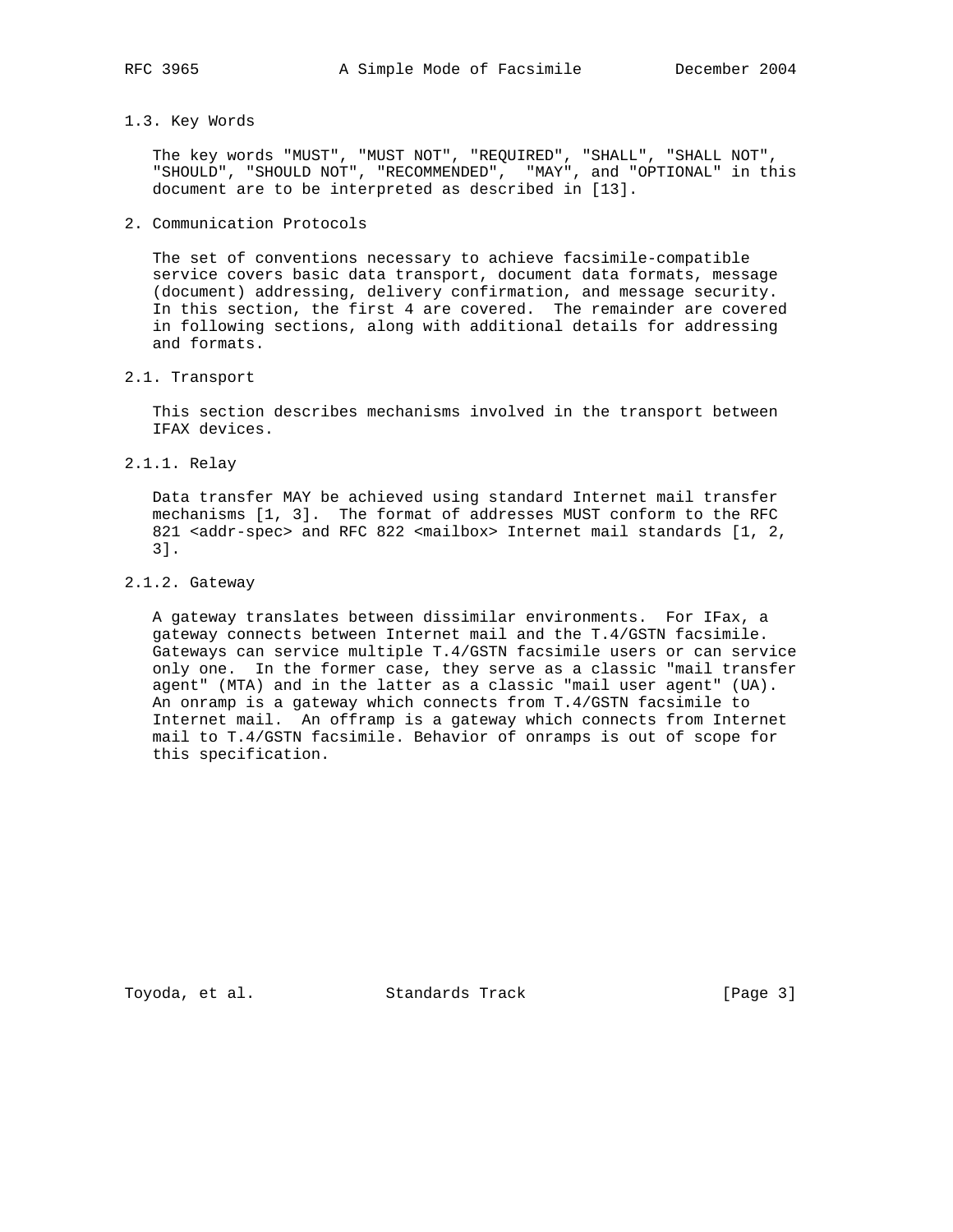This specification describes the Internet mail service portion of offramp addressing, confirmation and failure notification. Details are provided in later sections.

2.1.3. Mailbox protocols

 An offramp gateway that operate as an MTA serving multiple users SHOULD use SMTP; a gateway that operates as a UA serving a single mail recipient MAY use a mailbox access protocol such as POP [6] or similar mailbox access protocols.

 NOTE: An offramp gateway that relays mail based on addressing information needs to ensure that it uses addresses supplied in the MTA envelope, rather than from elsewhere, such as addresses listed in the message content headers.

- 2.2. Formats
- 2.2.1. Headers

 IFax devices MUST be compliant with RFC 2822 and RFC 1123, which define the format of mail headers. The header of an IFax message SHOULD include Message-ID and MUST include all fields required by [2, 3], such as DATE and FROM.

2.2.2. MIME

 IFax devices MUST be compliant with MIME [4], except as noted in Appendix A.

2.2.3. Content

 The data format of the facsimile image is based on the minimum set of TIFF for Facsimile [5], also known as the S profile. Such facsimile data are included in a MIME object by use of the image/TIFF sub-type [12]. Additional rules for the use of TIFF for Facsimile, for the message-based Internet facsimile application, are defined later.

2.2.4. Multipart

 A single multi-page document SHOULD be sent as a single multi- page TIFF file, even though recipients MUST process multipart/mixed containing multiple TIFF files. If multipart content is present and processing of any part fails, then processing for the entire message is treated as failing, per [Processing failure] below.

Toyoda, et al. Standards Track [Page 4]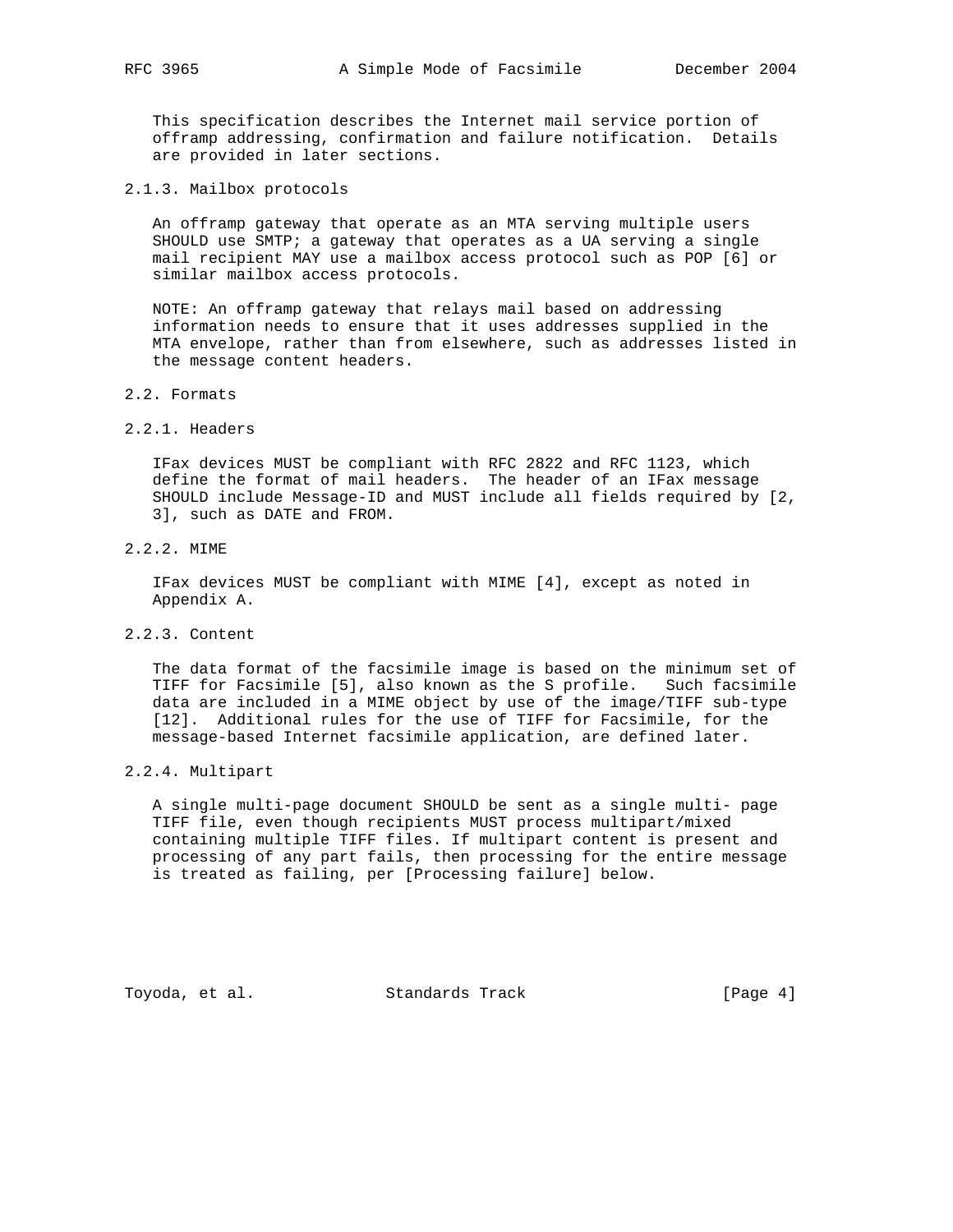- 
- 2.3. Error Handling
- 2.3.1. Delivery failure

 This section describes existing requirements for Internet mail, rather than indicating special requirements for IFax devices.

 In the event of relay failure, the sending relay MUST generate a failure message, which SHOULD be in the format of a DSN [9].

- NOTE: Internet mail transported via SMTP MUST contain a MAIL FROM address appropriate for delivery of return notices. (See section 5.2.6.)
- 2.3.2. Processing Failure

 IFax devices with limited capabilities might be unable to process the content of a message. If this occurs it is important to ensure that the message is not lost without any notice. Notice MAY be provided in any appropriate fashion, and the exact handling is a local matter. (See Appendix A, second bullet.)

- 3. Addressing
- 3.1. Classic Email Destinations

 Messages being sent to normal Internet mail recipients will use standard Internet mail addresses, without additional constraints.

3.2. G3Fax Devices

 G3Fax devices are accessed via an IFAX offramp gateway, which performs any authorized telephone dial-up.

3.3. Address Formats Used by Offramps

 When a G3Fax device is identified by a telephone number, the entire address used for the G3fax device, including the number and offramp host reference MUST be contained within standard Internet mail transport fields, such as RCPT TO and MAIL FROM [1, 3]. The address MAY be contained within message content fields, such as <authentic> and <destination> [2, 3], as appropriate.

 As for all Internet mail addresses, the left-hand-side (local-part) of an address is not to be interpreted except by the MTA that is named on the right-hand-side (domain).

Toyoda, et al. Standards Track [Page 5]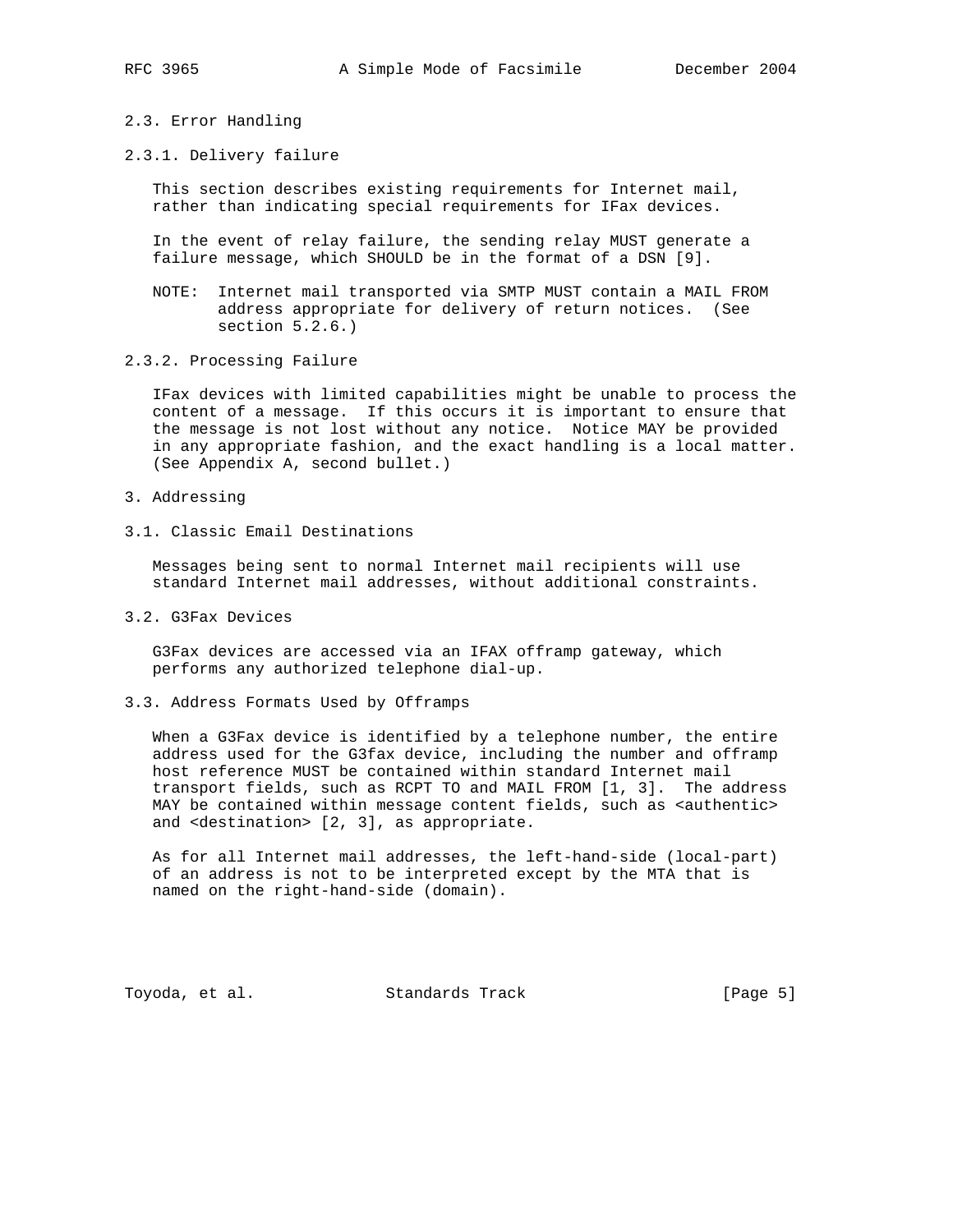The telephone number format SHOULD conform to [7, 8]. Other formats MUST be syntactically distinct from [7, 8].

4. Image File Format

 Sending IFax devices MUST be able to write minimum set TIFF files, per the rules for creating minimum set TIFF files defined in TIFF for Facsimile (the S profile) [5], which is also compatible with the specification for the minimum subset of TIFF-F in [14]. Receiving IFax devices MUST be able to read minimum set TIFF files.

 A sender SHOULD NOT use TIFF fields and values beyond the minimum subset of TIFF for Facsimile unless the sender has prior knowledge of other TIFF fields or values supported by the recipient. The mechanism for determining capabilities of recipients is beyond the scope of this document.

- 5. Security Considerations
- 5.1. General Directive

 This specification is based on use of existing Internet mail. To maintain interoperability with Internet mail, any security to be provided should be part of the of the Internet security infrastructure, rather than a new mechanism or some other mechanism outside of the Internet infrastructure.

5.2. Threats and Problems

 Both Internet mail and G3Fax standards and operational services have their own set of threats and countermeasures. This section attends only to the set of additional threats which ensue from integrating the two services. This section reviews relevant concerns about Internet mail for IFax environments, as well as considering the potential problems which can result of integrating the existing G3Fax service with Internet mail.

5.2.1. Spoofed Sender

 The actual sender of the message might not be the same as that specified in the Sender or From fields of the message content headers or the MAIL FROM address from the SMTP envelope.

 In a tightly constrained environment, sufficient physical and software controls may be able to ensure prevention of this problem. The usual solution is through encryption-based authentication, either for the channel or associated with the object, as discussed below.

Toyoda, et al. Standards Track (Page 6)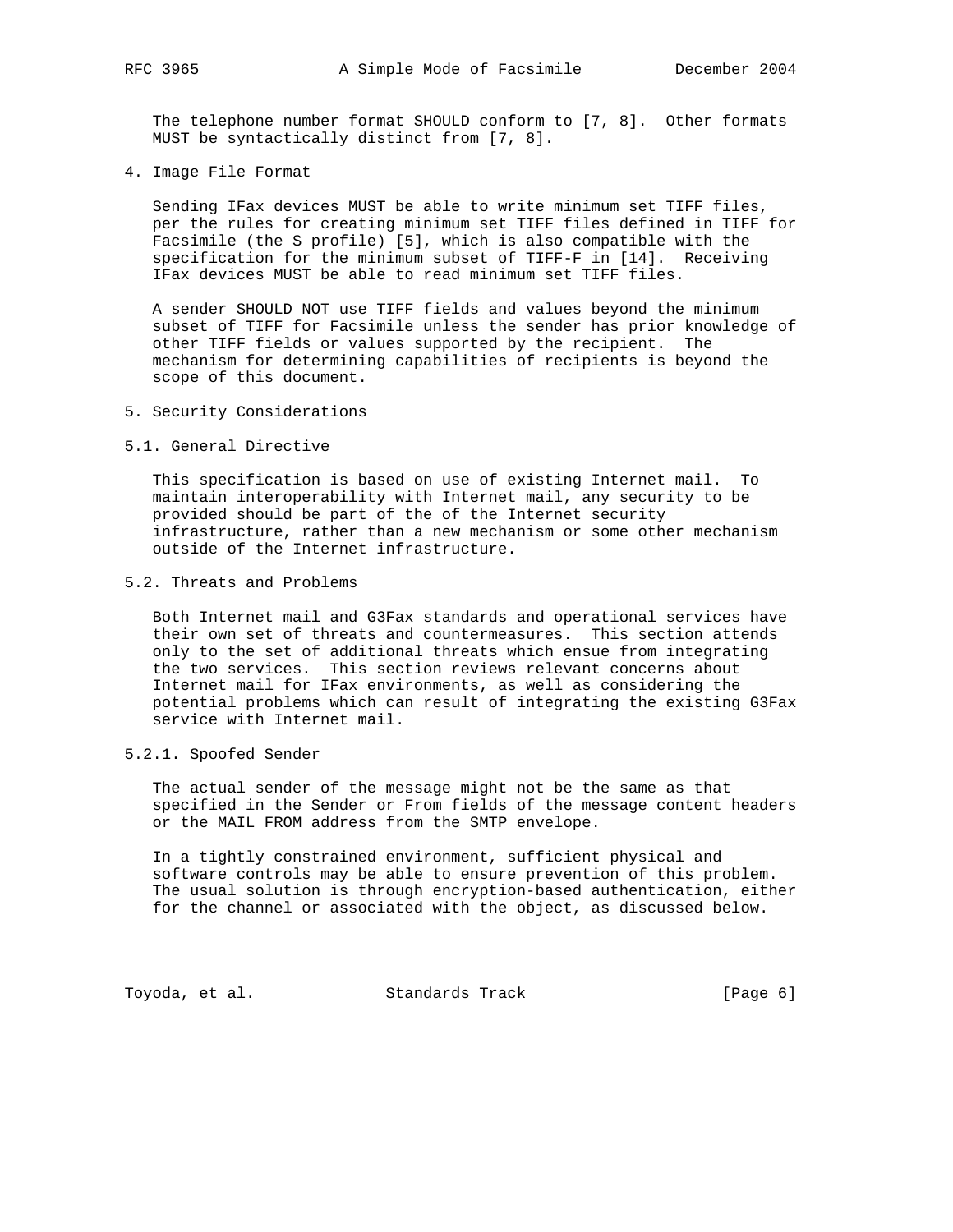It should be recognized that SMTP implementations do not provide inherent authentication of the senders of messages, nor are sites under obligation to provide such authentication. End-to-end approaches such as S/MIME and PGP/MIME are currently being developed within the IETF. These technologies can provide such authentication.

5.2.2. Resources Consumed by Dialout

 In addition to the resources normally consumed for email (CPU cycles and disk), offramp facsimile causes an outdial which often imposes significant resource consumption, such as financial cost. Techniques for establishing authorization of the sender are essential to those offramp facsimile services that need to manage such consumption.

 Due to the consumption of these resources by dialout, unsolicited bulk email which causes an outdial is undesirable.

 Offramp gateways SHOULD provide the ability to authorize senders in some manner to prevent unauthorized use of the offramp. There are no standard techniques for authorization using Internet protocols.

 Typical solutions use simple authentication of the originator to establish and verify their identity and then check the identity against a private authorization table.

 Originator authentication entails the use of weak or strong mechanisms, such as cleartext keywords or encryption-based data-signing, respectively, to determine and validate the identify of the sender and assess permissions accordingly.

 Other control mechanisms which are common include source filtering and originator authentication. Source filtering entails offramp gateway verification of the host or network originating the message and permitting or prohibiting relaying accordingly.

5.2.3. GSTN Authorization Information

 Confidential information about the sender necessary to dial a G3Fax recipient, such as sender's calling card authorization number, might be disclosed to the G3Fax recipient (on the cover page), such as through parameters encoded in the G3Fax recipients address in the To: or CC: fields.

 Senders SHOULD be provided with a method of preventing such disclosure. As with mechanisms for handling unsolicited faxes, there are not yet standard mechanisms for protecting such information.

Toyoda, et al. Standards Track 1999 [Page 7]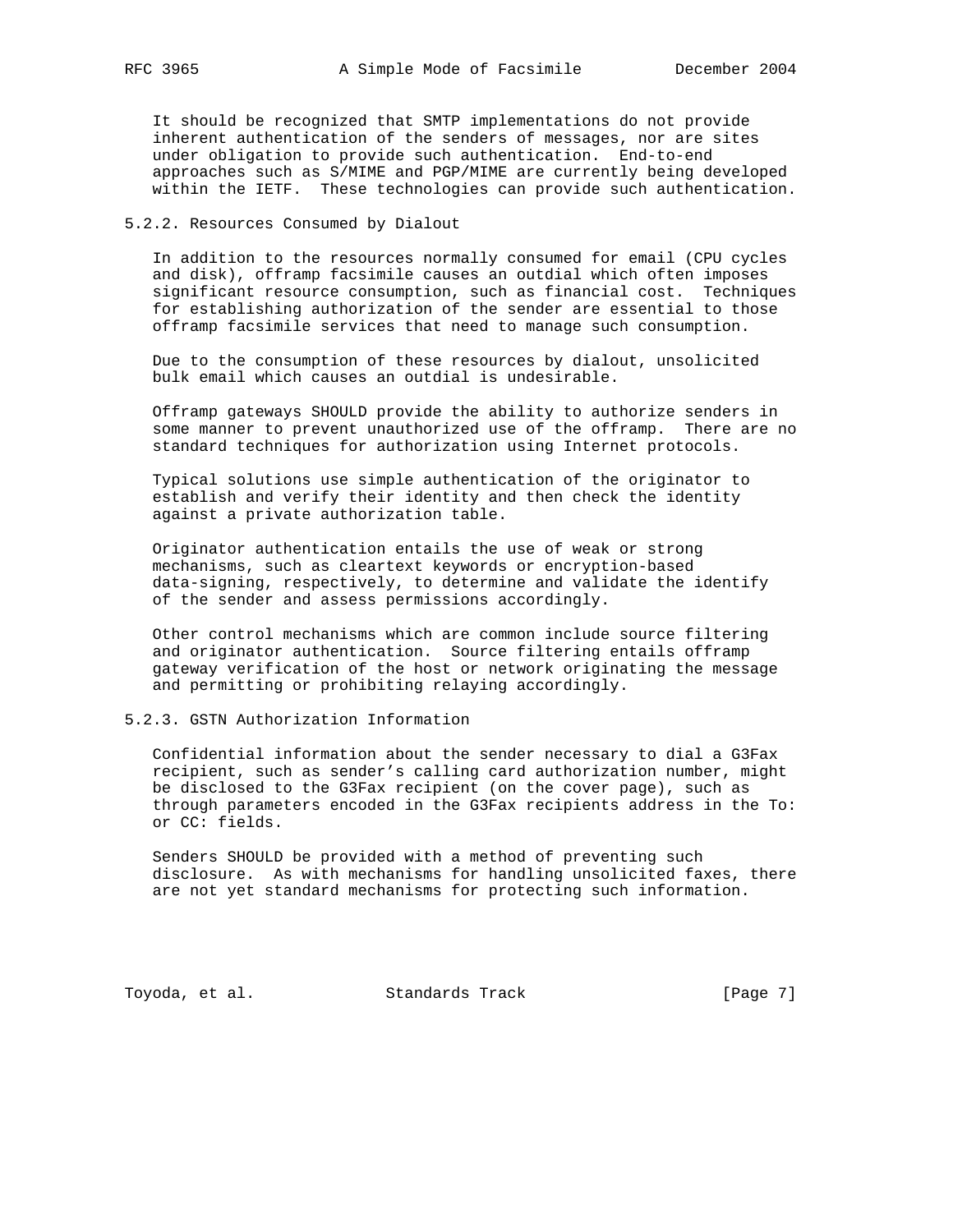Out-of-band communication of authorization information or use of encrypted data in special fields are the available non-standard techniques.

 Typically authorization needs to be associated to specific senders and specific messages, in order to prevent a "replay" attack which causes and earlier authorization to enable a later dial-out by a different (and unauthorized) sender. A non-malicious example of such a replay would be to have an email recipient reply to all original recipients -- including an offramp IFax recipient -- and have the original sender's authorization cause the reply to be sent.

# 5.2.4. Sender Accountability

 In many countries, there is a legal requirement that the "sender" be disclosed on a facsimile message. Email From addresses are trivial to fake, so that using only the MAIL FROM [1, 3] or From [2, 3] header is not sufficient.

 Offramps SHOULD ensure that the recipient is provided contact information about the offramp, in the event of problems.

 The G3Fax recipient SHOULD be provided with sufficient information which permits tracing the originator of the IFax message. Such information might include the contents of the MAIL FROM, From, Sender and Reply-To headers, as well as Message-Id and Received headers.

### 5.2.5. Message Disclosure

 Users of G3Fax devices have an expectation of a level of message privacy which is higher than the level provided by Internet mail without security enhancements.

 This expectation of privacy by G3Fax users SHOULD be preserved as much as possible.

 Sufficient physical and software control may be acceptable in constrained environments. The usual mechanism for ensuring data confidentially entail encryption, as discussed below.

### 5.2.6. Non Private Mailboxes

 With email, bounces (delivery failures) are typically returned to the sender and not to a publicly-accessible email account or printer. With facsimile, bounces do not typically occur. However, with IFax, a bounce could be sent elsewhere (see section [Delivery Failure]), such as a local system administrator's account, publicly-accessible account, or an IFax printer (see also [Traffic Analysis]).

Toyoda, et al. Standards Track [Page 8]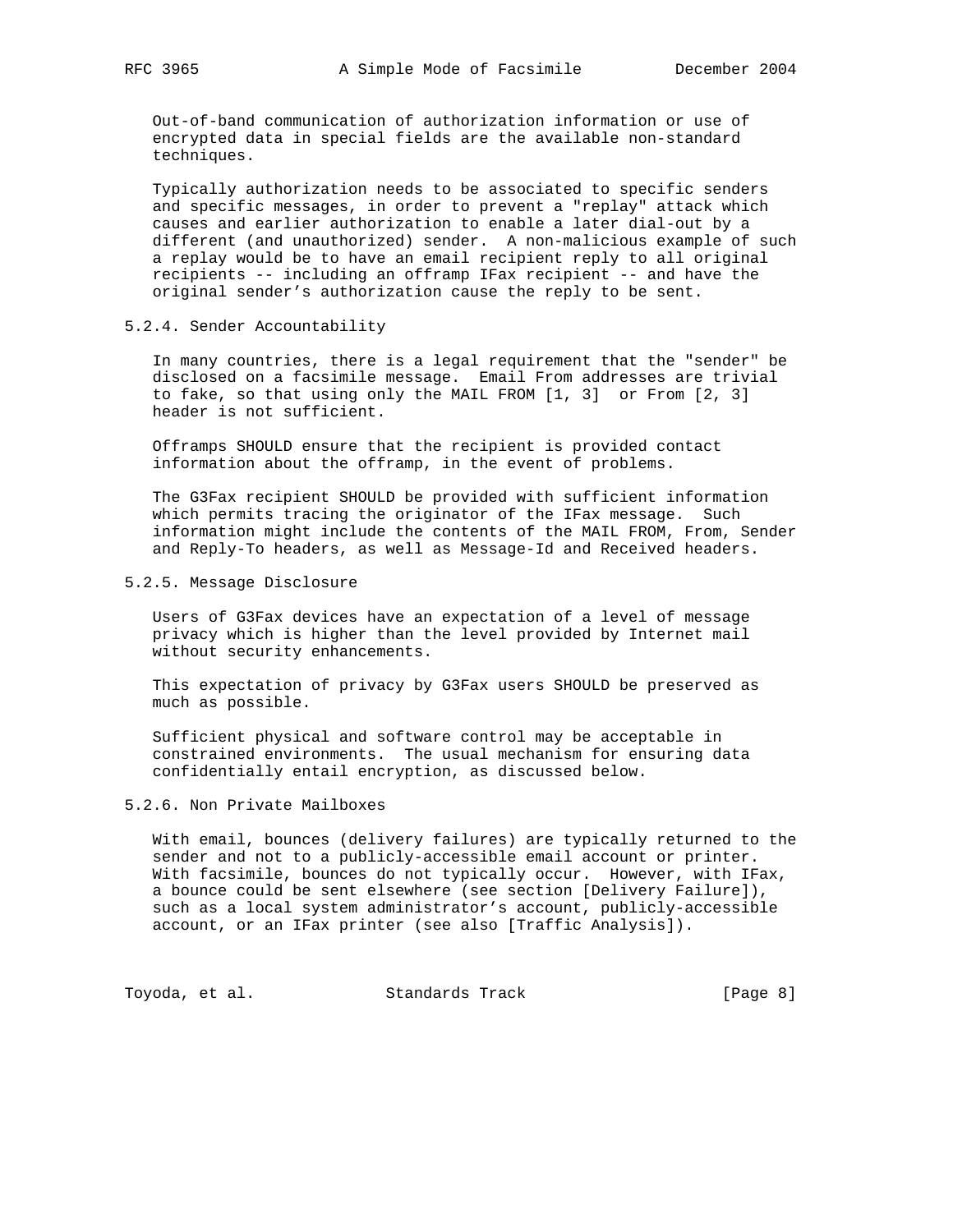#### 5.2.7. Traffic Analysis

 Eavesdropping of senders and recipients is easier on the Internet than GSTN. Note that message object encryption does not prevent traffic analysis, but channel security can help to frustrate attempts at traffic analysis.

5.3. Security Techniques

 There are two basic approaches to encryption-based security which support authentication and privacy:

5.3.1. Channel Security

 As with all email, an IFax message can be viewed as it traverses internal networks or the Internet itself.

 Virtual Private Networks (VPN), encrypted tunnels, or transport layer security can be used to prevent eavesdropping of a message as it traverses such networks. It also provides some protection against traffic analysis, as described above.

 At the current time various protocols exist for performing the above functions, and are only mentioned here for information. Such protocols are IPSec [17] and TLS [18].

5.3.2. Object Security

 As with all email, an IFax message can be viewed while it resides on, or while it is relayed through, an intermediate Mail Transfer Agent.

Message encryption can be used to provide end-to-end encryption.

 At the current time two protocols are commonly used for message encryption and are only mentioned here for information. The two protocols are PGP-MIME [16] and S/MIME [19].

# 6. References

6.1. Normative References

- [1] Klensin, J., Editor, "Simple Mail Transfer Protocol", RFC 2821, April 2001.
- [2] Resnick, P., Editor, "Internet Message Format", RFC 2822, April 2001.

Toyoda, et al. Standards Track [Page 9]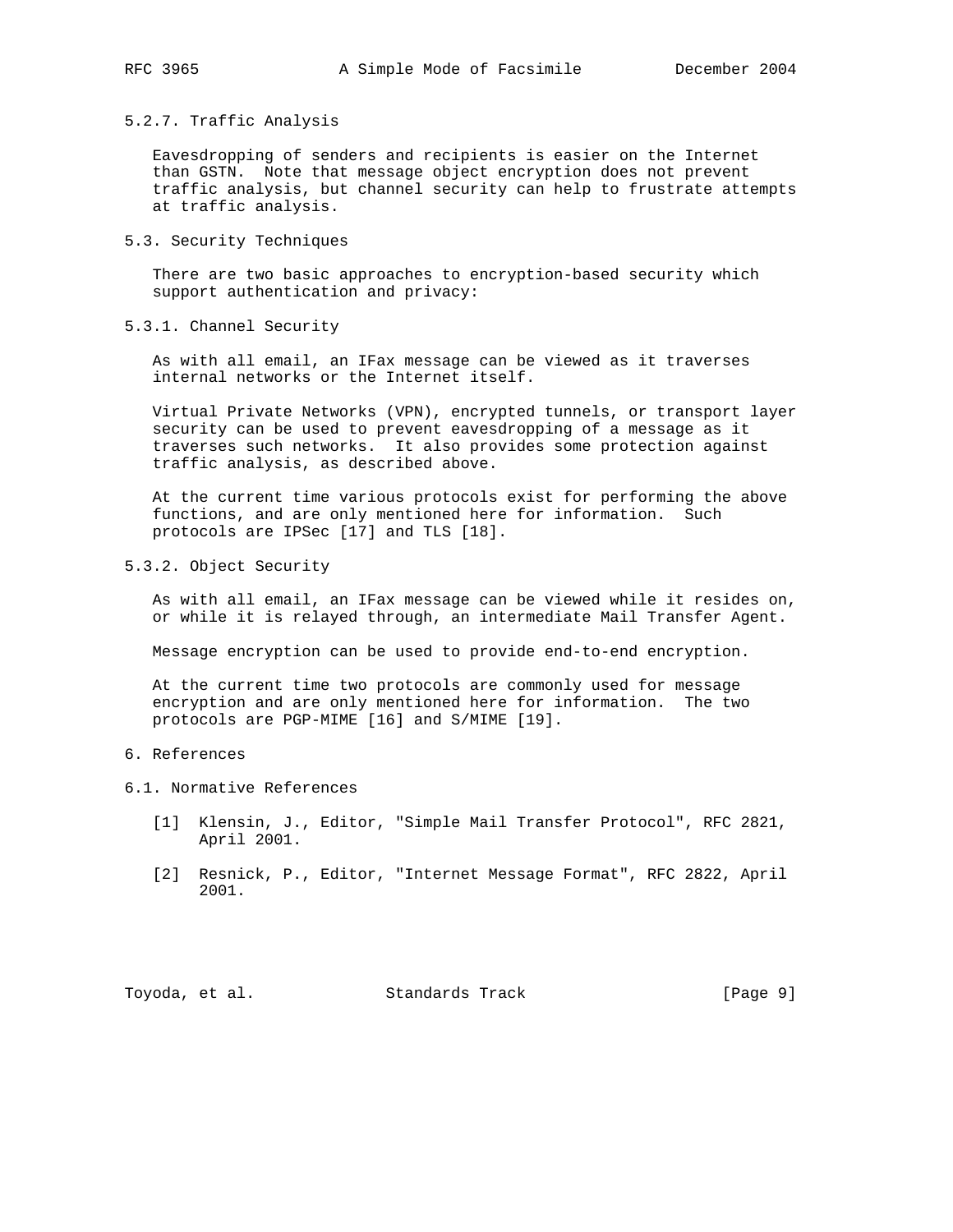- [3] Braden, R., "Requirements for Internet hosts application and support", STD 3, RFC 1123, October 1989.
- [4] Borenstein, N. and N. Freed, "Multipurpose Internet Mail Extensions (MIME) Part Five: Conformance Criteria and Examples", RFC 2049, November 1996.
- [5] Buckley, R., Venable, D., McIntyre, L., Parsons, G., and J. Rafferty, "File Format for Internet Fax", RFC 3949, November 2004.
- [6] Myers, J. and M. Rose, "Post Office Protocol Version 3", STD 53, RFC 1939, May 1996.
- [7] Allocchio, C., "Minimal GSTN address format for Internet mail", RFC 3191, October 2001.
- [8] Allocchio, C., "Minimal fax address format for Internet mail", RFC 3192, October 2001.
- [9] Moore, K., and G. Vaudreuil, "An Extensible Message Format for Delivery Status Notifications", RFC 3464, January 2003.
- [10] Freed, N. and N. Borenstein, "Multipurpose Internet Mail Extensions (MIME) Part Two: Media Types", RFC 2046, November 1996.
- [11] Moore, K. "MIME (Multipurpose Internet Mail Extensions) Part Three: Message Header Extensions for Non-ASCII Text", RFC 2047, November 1996.
- [12] Parsons, G. and J. Rafferty, "Tag Image File Format (TIFF) image/tiff MIME Sub-type Registration", RFC 3302, September 2002.
- [13] Bradner, S., "Key words for use in RFCs to Indicate Requirement Levels", BCP 14, RFC 2119, March 1997.

6.2. Informative References

- [14] Parsons, G. and J. Rafferty, "Tag Image File Format (TIFF) -- F Profile for Facsimile", RFC 2306, March 1998.
- [15] ITU-T (CCITT), "Standardization of Group 3 facsimile apparatus for document transmission", ITU-T (CCITT), Recommendation T.4.

Toyoda, et al. Standards Track [Page 10]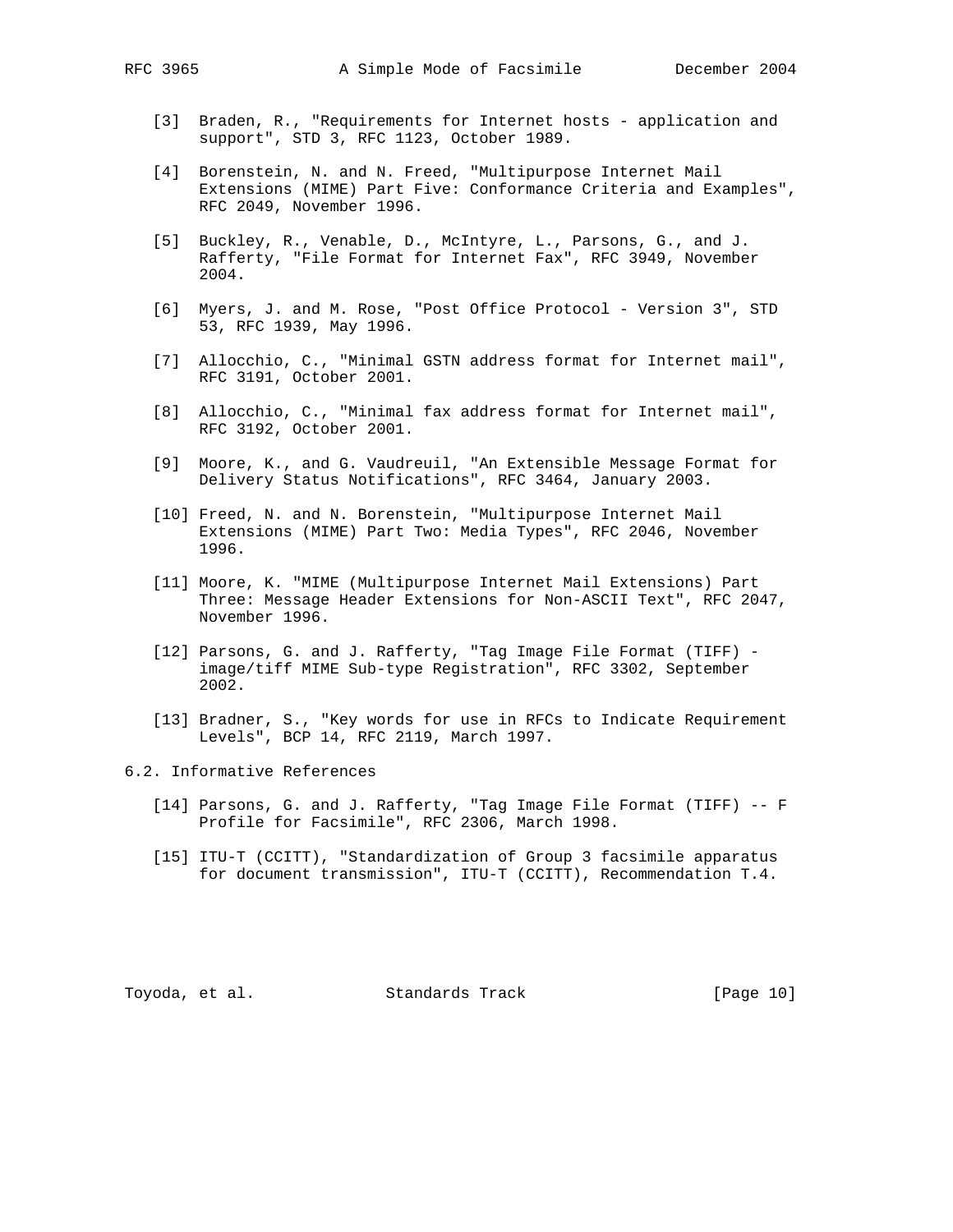- [16] Callas, J., Donnerhacke, L., Finney, H., and R. Thayer, "OpenPGP Message Format", RFC 2440, November 1998.
- [17] Kent, S. and R. Atkinson, "Security Architecture for the Internet Protocol", RFC 2401, November 1998.
- [18] Hoffman, P., "SMTP Service Extension for Secure SMTP over Transport Layer Security", RFC 3207, February 2002.
- [19] Ramsdell, B., "S/MIME Version 3 Message Specification", RFC 2633, June 1999.
- 7. Acknowledgements

 This specification was produced by the Internet Engineering Task Force Fax Working Group, over the course of more than one year's online and face-to-face discussions. As with all IETF efforts, many people contributed to the final product.

 Active for this document were: Steve Huston, Jeffrey Perry, Greg Vaudreuil, Richard Shockey, Charles Wu, Graham Klyne, Robert A. Rosenberg, Larry Masinter, Dave Crocker, Herman Silbiger, James Rafferty.

Toyoda, et al. Standards Track [Page 11]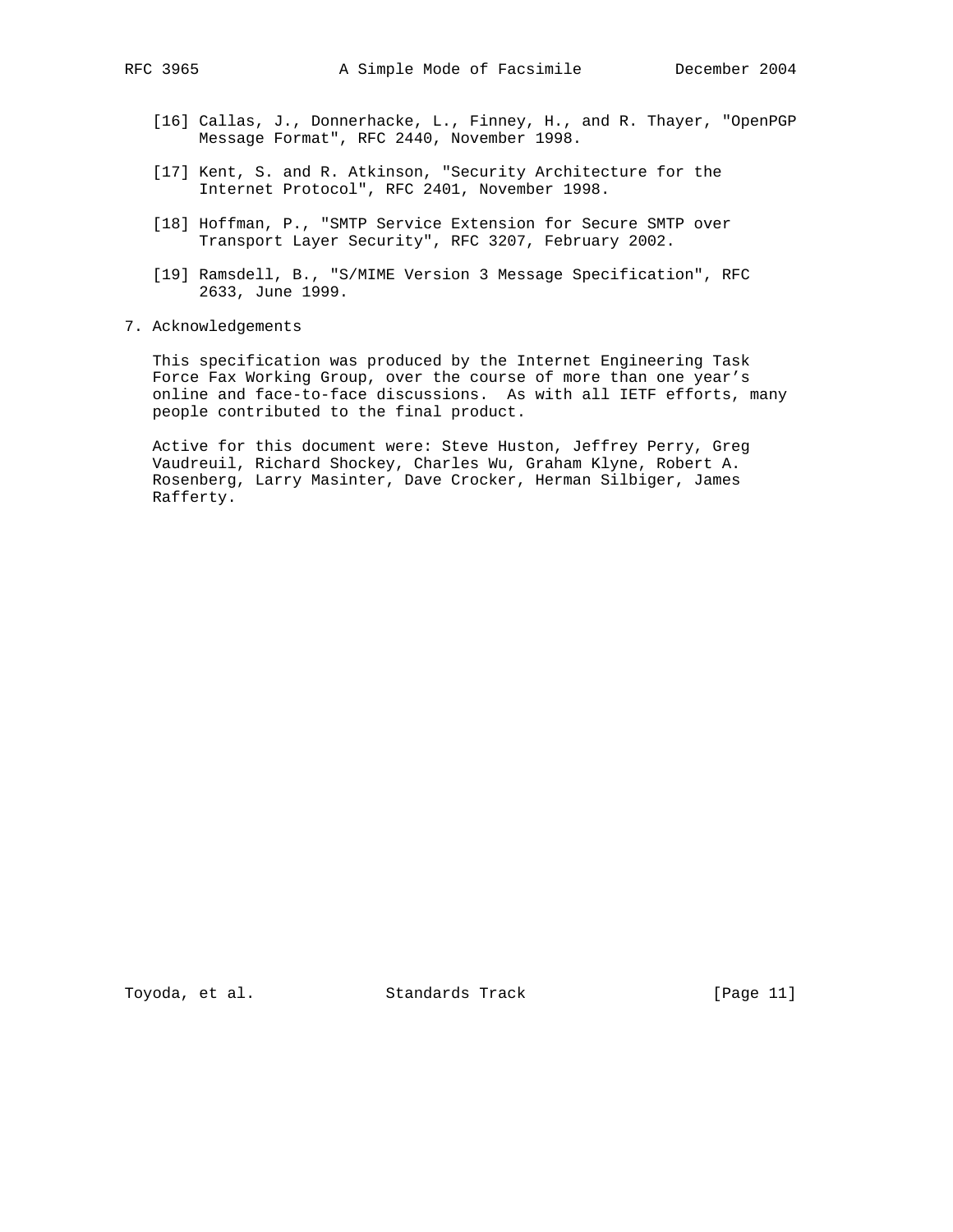Appendix A: Exceptions to MIME

- \* IFax senders are not required to be able to send text/plain messages (RFC 2049 requirement 4), although IFax recipients are required to accept such messages, and to process them.
- \* IFax recipients are not required to offer to put results in a file. (Also see 2.3.2.)
- \* IFax recipients MAY directly print/fax the received message rather than "display" it, as indicated in RFC 2049.

Appendix B: List of edits to RFC 2305

 +----+----------+-------------------------------------------------+ | No.| Section | Edit July 27, 2001 | +----+----------+-------------------------------------------------+ | 1. |Copyright | Updated copyright from "1998" to "1999,2000" | | Notice +----+----------+-------------------------------------------------+  $\vert$  2.  $\vert$  SUMMARY  $\vert$  Changed the phrase "over the Internet" to  $\vert$  | | | "using Internet mail" | +----+----------+-------------------------------------------------+ | 3. | 5 | Changed the paragraphs regarding to the | following references to make them very | non-normative. "OpenPGP Message Format", RFC 2440 "Security Architecture for the IP", RFC 2401 "SMTP Service Extensions for Secure SMTP over | | | TLS", RFC 2487 | | | | "S/MIME Version 2 Message Specification", | RFC 2311 +----+----------+-------------------------------------------------+ | 4. |REFERENCES| Removed the following references because they | are non-normative " SMTP Service Extensions for Delivery Status Notifications", RFC 1891 | "Internet Message Access Protocol", RFC 2060 +----+----------+-------------------------------------------------+ 5. | REFERENCES | Separated REFERENCES to the normative and | non-normative +----+----------+-------------------------------------------------+ | 6. |Appendix | Changed the phrase from "NOT REQUIRED" to | | A | "not required" +----+----------+-------------------------------------------------+ | 7. |Appendix | Added "Appendix B List of edits to RFC 2305" | +----+----------+-------------------------------------------------+

Toyoda, et al. Standards Track [Page 12]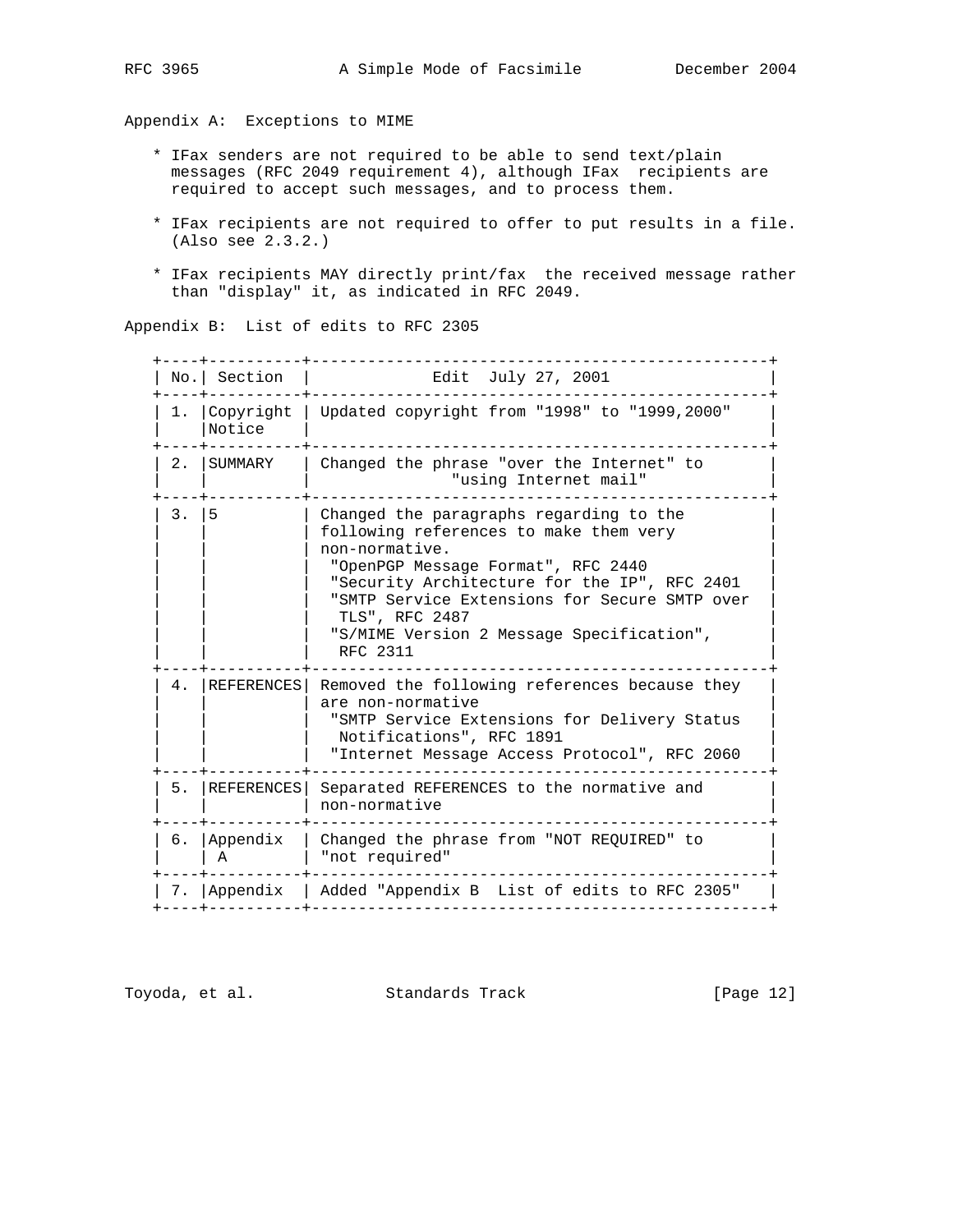Authors' Addresses

 Kiyoshi Toyoda Panasonic Communications Co., Ltd. 4-1-62 Minoshima Hakata-ku Fukuoka 812-8531 Japan

 Fax: +81 92 477 1389 EMail: toyoda.kiyoshi@jp.panasonic.com

 Hiroyuki Ohno National Institute of Information and Communications Technology 4-2-1, Nukui-Kitamachi, Koganei, Tokyo, 184-8795, Japan

 Fax: +81 42 327 7941 EMail: hohno@ohnolab.org

 Jun Murai Keio University 5322 Endo, Fujisawa Kanagawa 252 Japan

 Fax: +81 466 49 1101 EMail: jun@wide.ad.jp

 Dan Wing 170 W. Tasman Drive San Jose, CA 95134 USA

 Phone: +1 408 525 5314 EMail: dwing@cisco.com

Toyoda, et al. Standards Track [Page 13]